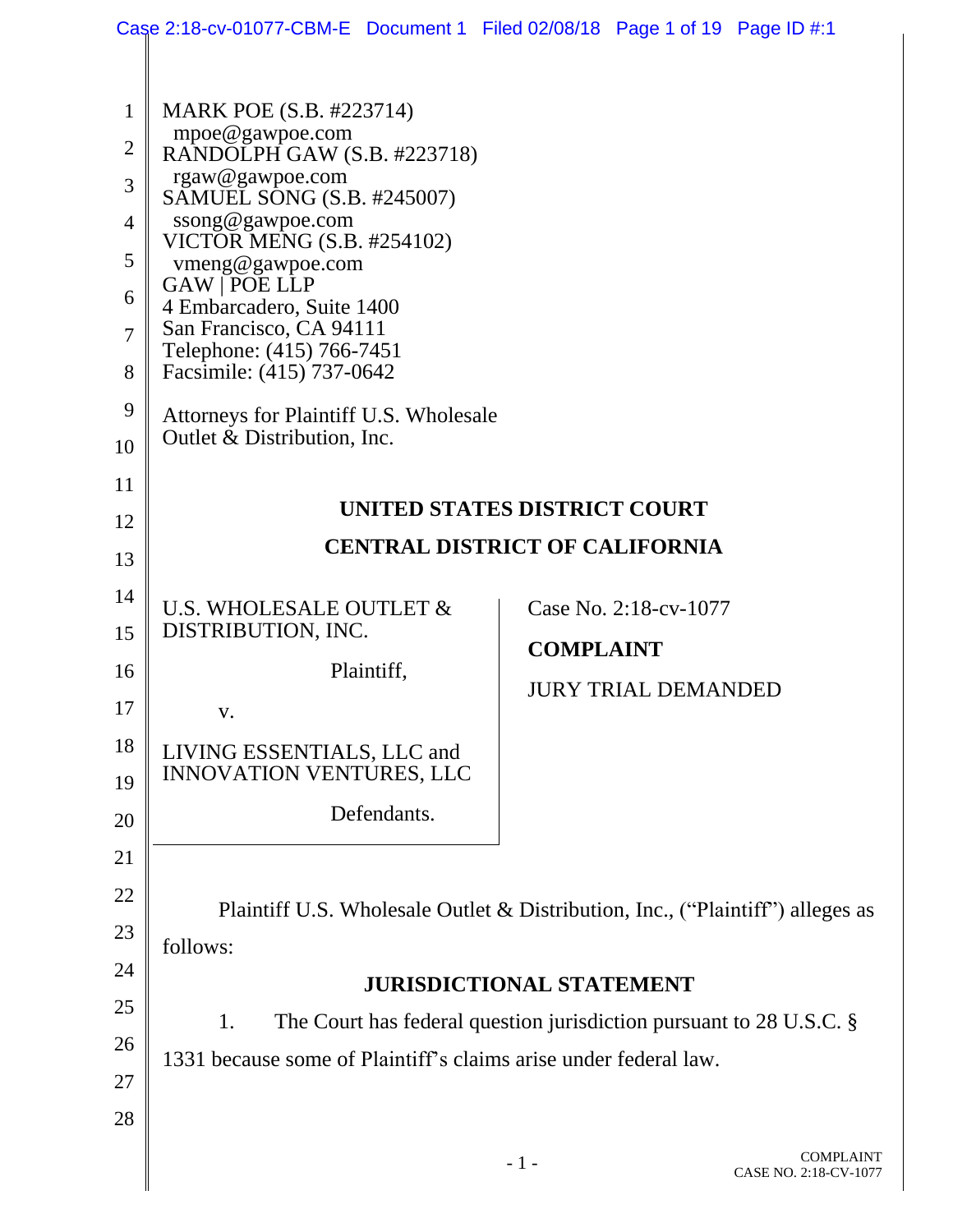|                | Case 2:18-cv-01077-CBM-E Document 1 Filed 02/08/18 Page 2 of 19 Page ID #:2                  |  |  |  |
|----------------|----------------------------------------------------------------------------------------------|--|--|--|
|                |                                                                                              |  |  |  |
| $\mathbf{1}$   | The Court has diversity jurisdiction pursuant to 28 U.S.C. $\S$ 1332(a)<br>2.                |  |  |  |
| $\overline{2}$ | because all Plaintiff is a citizen of California, all defendants are citizens of             |  |  |  |
| 3              | Michigan, and the amount in controversy exceeds \$75,000.                                    |  |  |  |
| $\overline{4}$ | The Court has supplemental jurisdiction of Plaintiff's state-law claims<br>3.                |  |  |  |
| 5              | pursuant to 28 U.S.C. § 1367.                                                                |  |  |  |
| 6              | Venue is proper in this district pursuant to 28 U.S.C. § 1391 because<br>4.                  |  |  |  |
| $\tau$         | Plaintiff is a citizen of California, with its principal place of business in this district. |  |  |  |
| 8              | <b>INTRODUCTION</b>                                                                          |  |  |  |
| 9              | The federal Robinson-Patman Act, 15 U.S.C. § 13 (the "RPA"), makes<br>5.                     |  |  |  |
| 10             | it illegal for a manufacturer (known in RPA parlance as a "supplier") to charge              |  |  |  |
| 11             | higher prices to "disfavored" customers, while charging lower prices to "favored"            |  |  |  |
| 12             | customers, where those two sets of customers are in competition with each other.             |  |  |  |
| 13             | This illegal conduct is known in antitrust law as "price discrimination." As the             |  |  |  |
| 14             | Supreme Court explained in the seminal RPA precedent of FTC v. Morton Salt Co.:              |  |  |  |
| 15             | The legislative history of the Robinson-Patman Act makes it                                  |  |  |  |
| 16             | abundantly clear that Congress considered it to be an evil that a large                      |  |  |  |
| 17             | buyer could secure a competitive advantage over a small buyer solely                         |  |  |  |
| 18             | because of the large buyer's quantity purchasing ability.<br>The                             |  |  |  |
| 19             | Robinson-Patman Act was passed to deprive a large buyer of such                              |  |  |  |
| 20             | advantages except to the extent that a lower price could be justified                        |  |  |  |
| 21             | by reason of a seller's diminished costs due to quantity manufacture,                        |  |  |  |
| 22             | delivery or sale, or by reason of the seller's good faith effort to meet                     |  |  |  |
| 23             | a competitor's equally low price.                                                            |  |  |  |
| 24             | 334 U.S. 37, 43 (1948).                                                                      |  |  |  |
| 25             | In this case, the Defendants Living Essentials, LLC and Innovation<br>6.                     |  |  |  |
| 26             | Ventures, LLC (together, "Living Essentials") are the suppliers of the popular               |  |  |  |
| 27             | energy drink 5-Hour Energy. For years, Living Essentials has continuously                    |  |  |  |
| 28             | violated the RPA by selling 5-Hour Energy to the giant wholesaler Costco                     |  |  |  |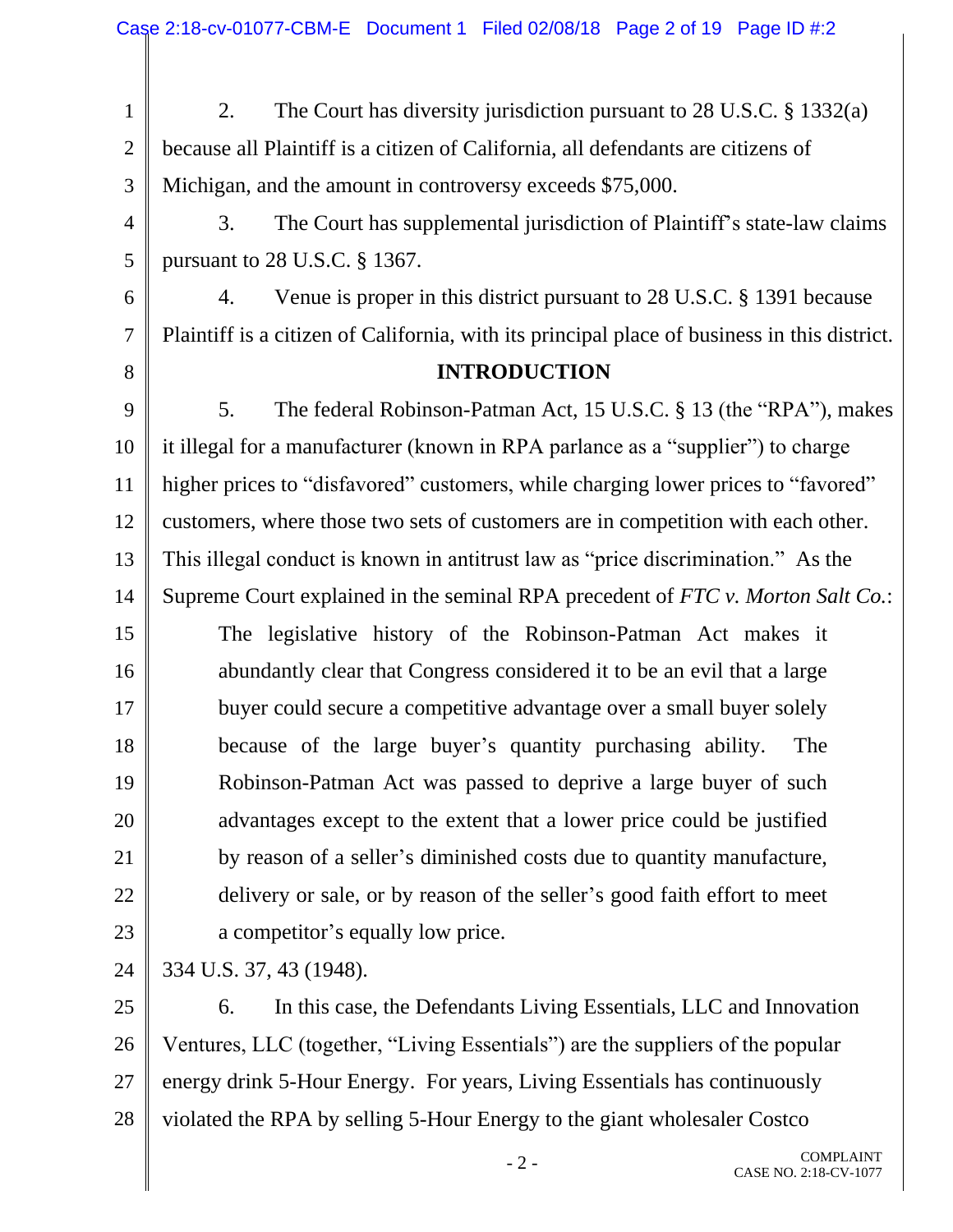1 2 Wholesale Corporation at prices that are far lower than the prices Living Essentials charged to Plaintiff and other private, family owned wholesalers.

3 4 5 6 7. Plaintiff competes directly with Costco for sales of 5-Hour Energy to convenience stores and other retail outlets, and it has lost hundreds of thousands of dollars in 5-Hour Energy sales over the applicable limitations period as a result of Living Essentials' illegal discrimination.

7 8 8. Plaintiff brings this action to recover those damages, and to obtain an injunction prohibiting further price discrimination against it.

9

### **STATUTORY BACKGROUND**

10 11 12 13 14 9. The federal Robinson-Patman Act, 15 U.S.C. § 13, was enacted because Congress considered it to be an evil that some buyers of commodities could secure a competitive advantage through receiving special prices, discounts, rebates, allowances or other forms of price discrimination offered by the seller that were not made available to other buyers.

15 16 17 18 19 10. In particular, Congress was concerned that large corporations could take advantage of their greater purchasing power to demand specially discounted pricing from suppliers, and leverage that advantage to undercut and drive out of business the local, community-based businesses with whom they compete. As the last fifty years of American commerce have shown, this concern was well-founded.

20 21 22 11. Accordingly, the Robinson-Patman Act forbids all sellers from discriminating in price among different purchasers of commodities of like grade and quality, where those purchases are subsequently used in commerce.

23 24 25 26 27 12. The California state legislature similarly viewed with concern the impact that a large corporation's ability to demand (and a manufacturer's willingness to grant) exclusive, favorable pricing would have on competition between giant purchasers and the local, community-based businesses they compete with.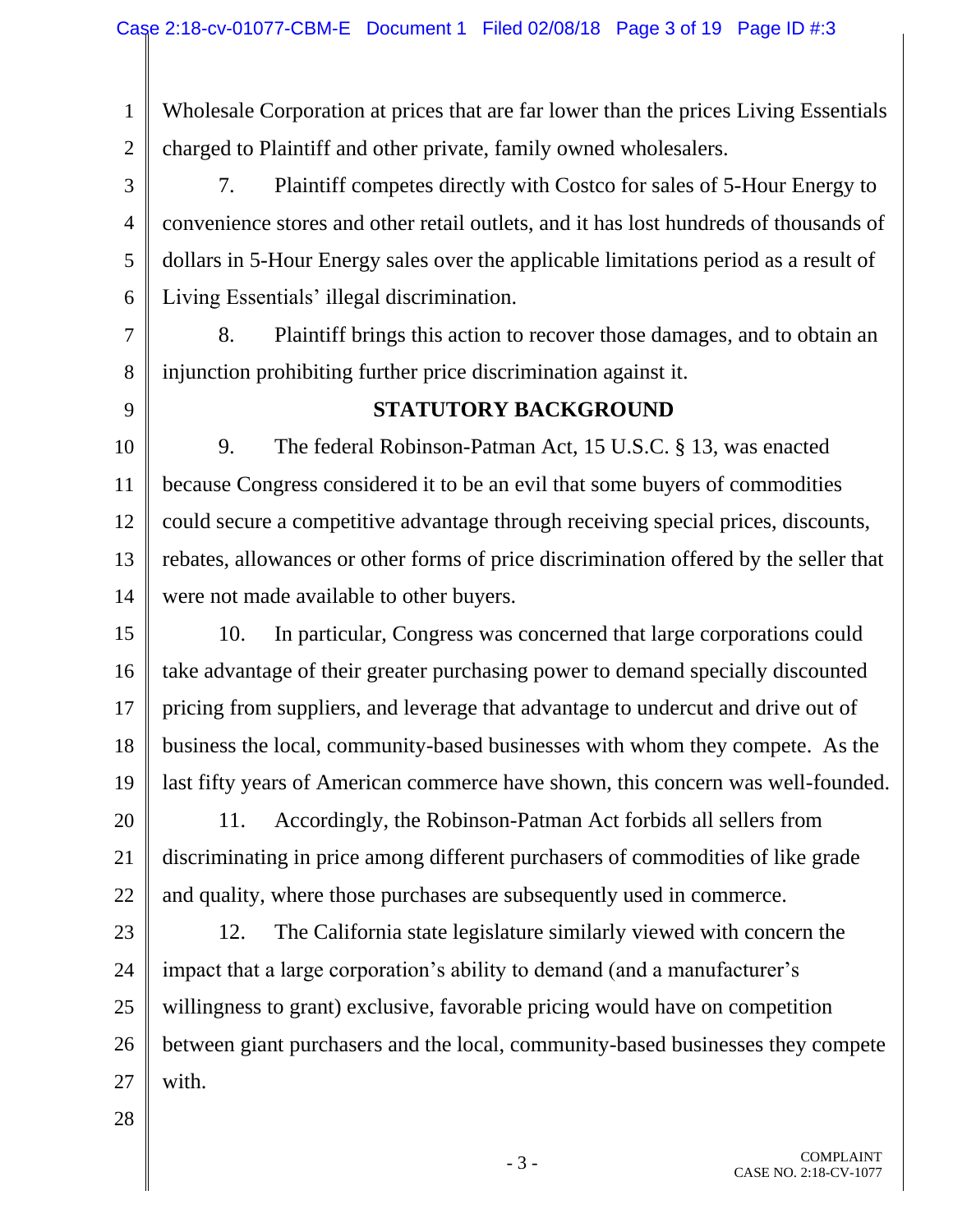1 2 3 4 13. As a result, the California state legislature passed the Unfair Practices Act, Cal. Bus. & Prof. Code § 17045, which forbids a seller from secretly offering rebates, allowances, commissions or other unearned discounts to some buyers at the exclusion of other buyers.

- 5 6 7 8 9 14. At the heart of both the Robinson-Patman Act and the Unfair Practices Act is the recognition that small businesses are a critical and necessary component of the American economy. Their continued existence and vitality provides healthy competition to large chains and benefits all consumers. As eloquently stated by Representative Wright Patman, the eponymous sponsor of the Act:
- 10 14 16 In the field of merchandise distribution a Goliath stands against divided forces, plying a powerful weapon with a skillful hand against the vulnerable weaknesses of his opponents. The Goliath is the huge chain stores sapping the civic life of local communities with an absentee overlordship, draining off their earnings to his coffers, and reducing their independent business men to employees or to idleness.

11

12

13

15

27

28

17 18 19 20 21 22 *Remarks of Rep. Wright Patman introducing H.R. No. 8442*, 79 Cong. Rec. 9077 (June 11, 1935). One need look no further than the managerial staff of the "favored customer at issue here"—Costco Wholesale Corporation—to find numerous examples of former "independent business men," who have lost their businesses due to unfair competition, and thereby been reduced to mere employees of this Goliath.

- 23 24 25 26 15. Other supporters explained that among the RPA's express purposes is the protection of small businesses. That goal was not rooted in charity, however. It was rooted in what Congress perceived as the importance of small businesses to the fabric of American society:
	- [The purpose] is not to protect an individual, it is not to give the little fellow more money, it is not to take something from somebody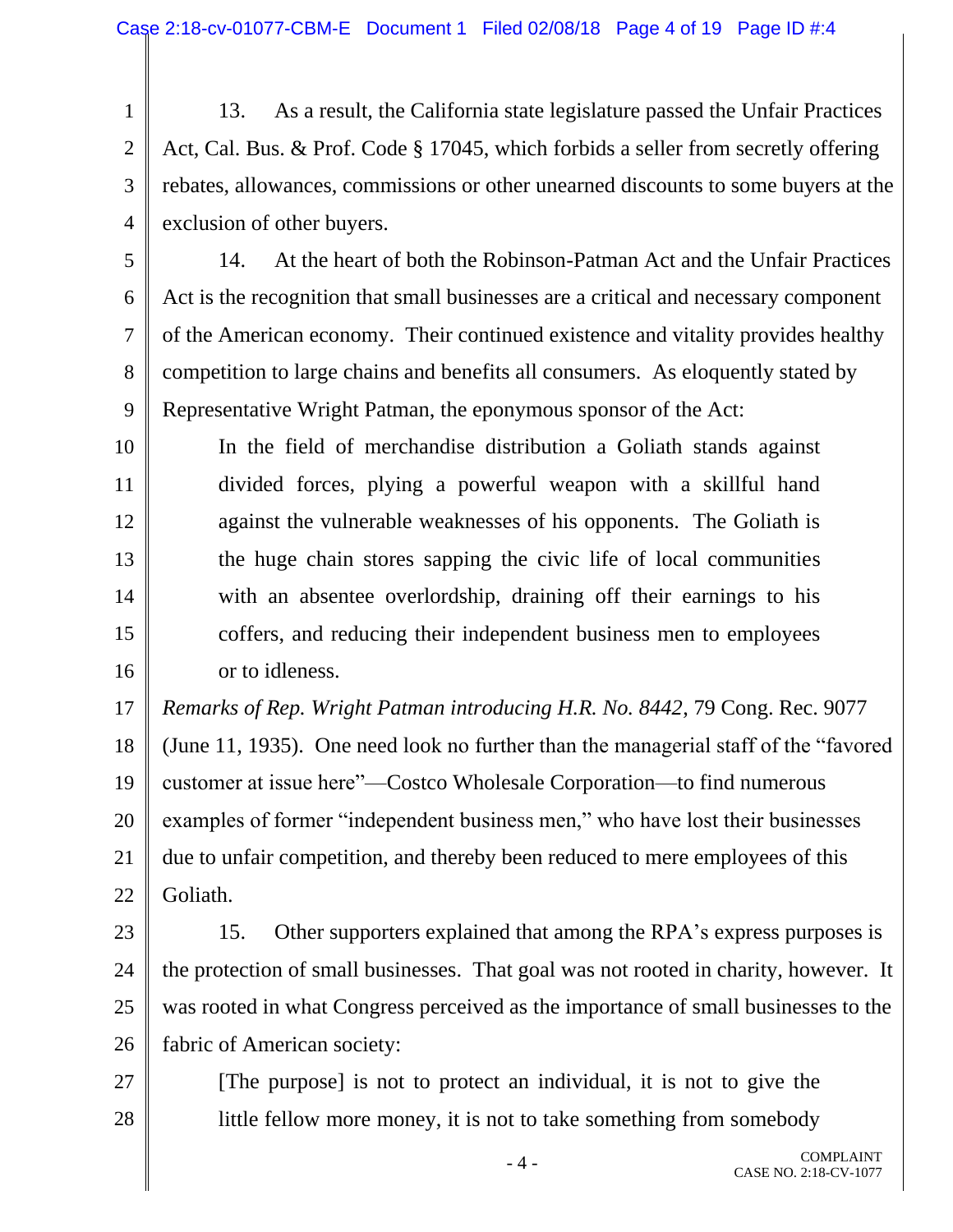else, but it is to build strong again the foundation of our Government and our civilization. That is the job presently before us. You cannot have it with a few great economic overlords to whom everybody else owes economic allegiance. . . The American people are not going to stand for a few lords of industry destroying this country [Applause]. *Remarks of Rep. Sumners, Debate in the House of Representatives on H.R. No.* 

7 8 *8442*, 80 Cong. Rec. 8109 (May 27, 1936). Plaintiff is among those Americans who will not stand for it, and brings this lawsuit accordingly.

9 10 11 12 13 14 15 16 17 18 16. Plaintiff is exactly the type of small, local, community-owned business that Congress and the California state legislature sought to protect with the Robinson-Patman Act and the Unfair Trade Practices Act. It is a small wholesale food and sundry good distribution company that supplies products to local, independent businesses such as groceries, convenience stores and gas stations bypassed by large vendors. The favored customer, Costco Wholesale Corporation, competes with Plaintiff for that same segment of business. In particular, the division of Costco known as Costco Business Centers specifically targets small "mom and pop" retail convenience stores as its main customer group—the exact customers targeted by Plaintiff.

19

24

25

26

27

28

1

2

3

4

5

6

## **HARM TO COMPETITION**

20 21 22 23 17. The Robinson-Patman Act's purpose of protecting competition by means of protecting individual competitors makes it unique among the federal antitrust laws. Indeed, such harm is sufficiently demonstrated by proof of harm to the disfavored businesses themselves:

We agree with Judge Mikva and the Third Circuit. We are persuaded that the language that the Robinson-Patman Act added to  $\S$  2(a) of the Clayton Act — "to injure, destroy, or prevent competition" — expresses Congressional intent to protect individual competitors, not just market competition, from the effects of price discrimination. As we said in *Rebel Oil Co. v. Atlantic Richfield Co.*, 51 F.3d 1421, 1446 n. 18 (9th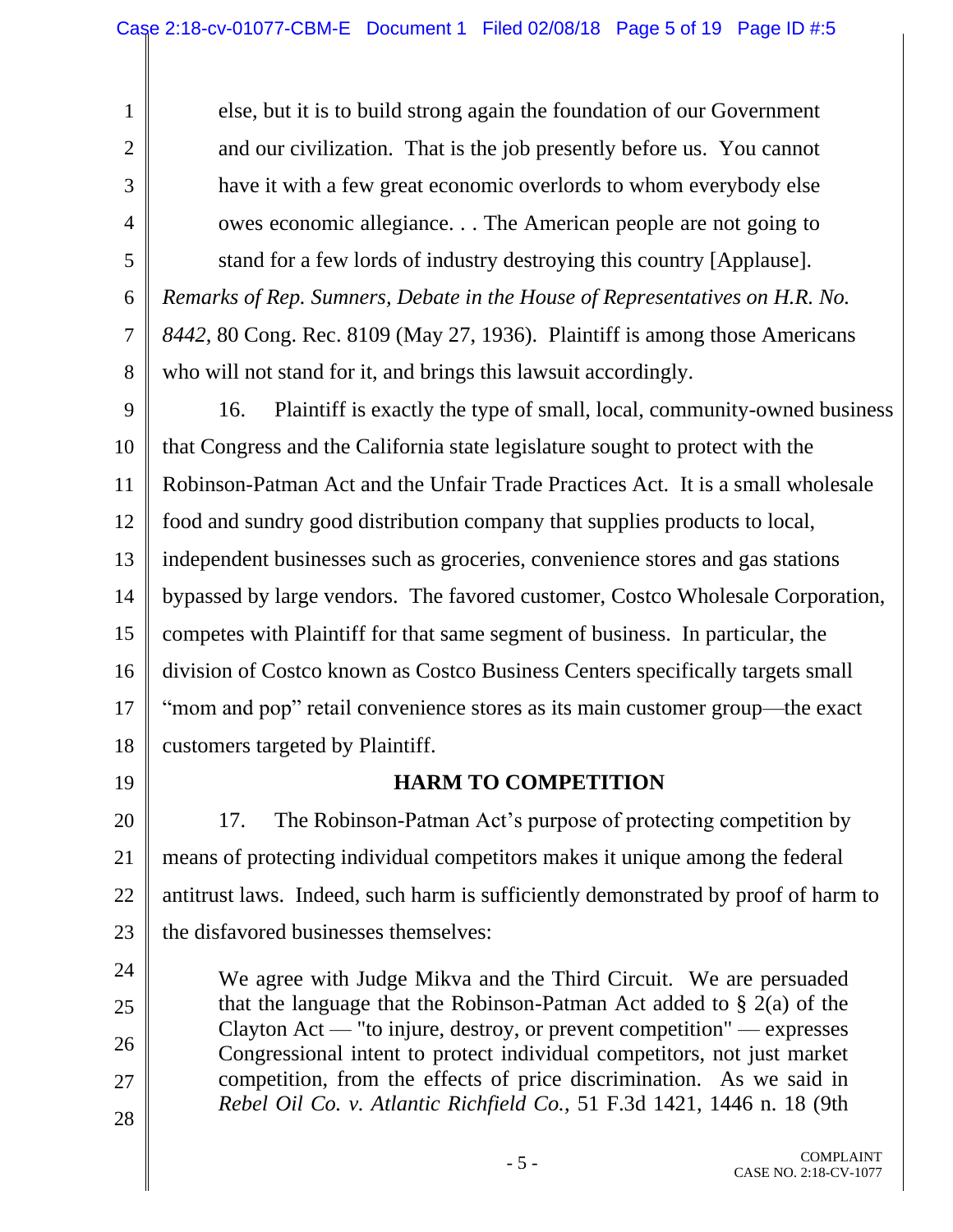Cir.1995) (dicta), "[t]he purpose of this passage was to relieve secondary-line plaintiffs — small retailers who are disfavored by discriminating suppliers — from having to prove harm to competition marketwide, allowing them instead to impose liability simply by proving effects to individual competitors." *See also* 3 Earl W. Kintner & Joseph P. Bauer, *Federal Antitrust Law* §§ 19.2, 22.4 (1983) (addition of phrase "to injure, destroy, or prevent competition with any person" was to expand protection of original Clayton Act to individual competitors).

*Chroma Lighting v. GTE Products Corp.*, 111 F.3d 653, 657 (9th Cir. 1997). The *Chroma Lighting* court summarized: "We hold that in a secondary-line Robinson-Patman case, the *Morton Salt* inference that competitive injury to individual buyers harms competition generally may not be overcome by proof of no harm to competition." *Id.* at 658.

12 13

25

26

27

28

1

2

3

4

5

6

7

8

9

10

11

14 15 16 17 18 19 20 21 22 23 24 18. The precedent notwithstanding, the competitive landscape and individual consumers themselves have *also* been harmed by Living Essentials' illegal price discrimination. The discriminatorily high prices charged to Plaintiff were necessarily passed on (at least in part) to its retail-store customers. Those retail-store customers thus necessarily paid more for the same inventory than they would have paid had Living Essentials not discriminated against Plaintiff. In turn, those retailers necessarily passed along at least part of that increased costs to the individual 5-Hour Energy consumers who patronized those stores. Had Living Essentials complied with the Robinson-Patman Act and California law, those consumers would have paid similarly low prices for 5-Hour Energy at their local corner store, regardless of whether that store owner sourced its inventory from Plaintiff or from Costco.

19. Plaintiff is entitled to treble damages, restitution, and injunctive relief for the discrimination levied against them by Living Essentials.

> COMPLAINT CASE NO. 2:18-CV-1077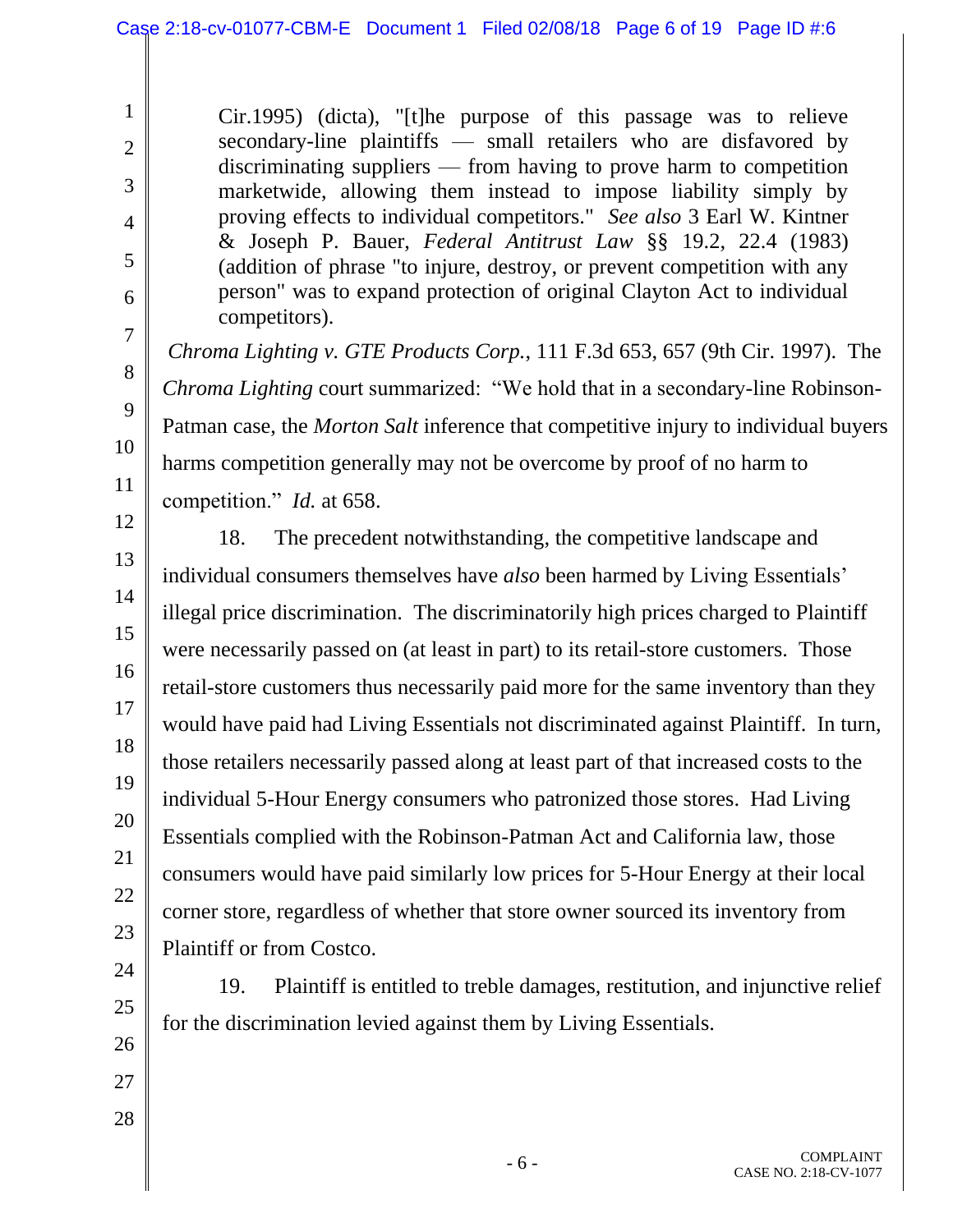|                | Case 2:18-cv-01077-CBM-E Document 1 Filed 02/08/18 Page 7 of 19 Page ID #:7          |
|----------------|--------------------------------------------------------------------------------------|
|                |                                                                                      |
| $\mathbf{1}$   | <b>PARTIES</b>                                                                       |
| $\overline{2}$ | Plaintiff U.S. Wholesale Outlet & Distribution, Inc. is a California<br>20.          |
| 3              | corporation with its principal place of business in Los Angeles County, California.  |
| $\overline{4}$ | Defendants Living Essentials, LLC and Innovation Ventures, LLC are<br>21.            |
| 5              | Michigan limited-liability companies with their principal place of business in       |
| 6              | Oakland County, Michigan. Living Essentials, LLC is the manufacturer and             |
| $\overline{7}$ | distributor of 5-Hour Energy, and Innovation Ventures, LLC is its corporate parent.  |
| 8              | <b>FACTUAL ALLEGATIONS</b>                                                           |
| 9              | <b>Plaintiff's Wholesale Business</b>                                                |
| 10             | Plaintiff is in the business of purchasing food, beverages and consumer<br>22.       |
| 11             | products from various companies and then reselling those products on a wholesale     |
| 12             | basis to retail outlets or other wholesalers.                                        |
| 13             | Plaintiff purchases large volumes of food, beverages, and consumer<br>23.            |
| 14             | products that the average consumer would see on the shelves of local convenience     |
| 15             | stores and markets. Small, independent wholesalers or retailers in the southern      |
| 16             | California region shop at its warehouse and purchase goods for resale. Businesses    |
| 17             | like Plaintiff is often called a "cash and carry wholesaler" within the industry     |
| 18             | parlance.                                                                            |
| 19             | <b>The 5-Hour Energy Product</b>                                                     |
| 20             | 5-Hour Energy is a popular energy drink that has been manufactured<br>24.            |
| 21             | and sold by Living Essentials since 2004. 5-Hour Energy is sold as a liquid in 1.93- |
| 22             | ounce bottles at more than 100,000 retail locations in the United States.            |
| 23             | On average, Living Essentials sells more than 9 million bottles of 5-<br>25.         |
| 24             | Hour Energy each week. Total annual retail sales are in excess of one billion        |
| 25             | dollars.                                                                             |
| 26             | 5-Hour Energy comes in two varieties, "regular" and "extra-strength,"<br>26.         |
| 27             | and several different flavors. All bottles of 5-Hour Energy manufactured and sold    |
| 28             | by Living Essentials are of like grade and quality, as the only material differences |
|                | <b>COMPLAINT</b><br>$-7-$<br>CASE NO. 2:18-CV-1077                                   |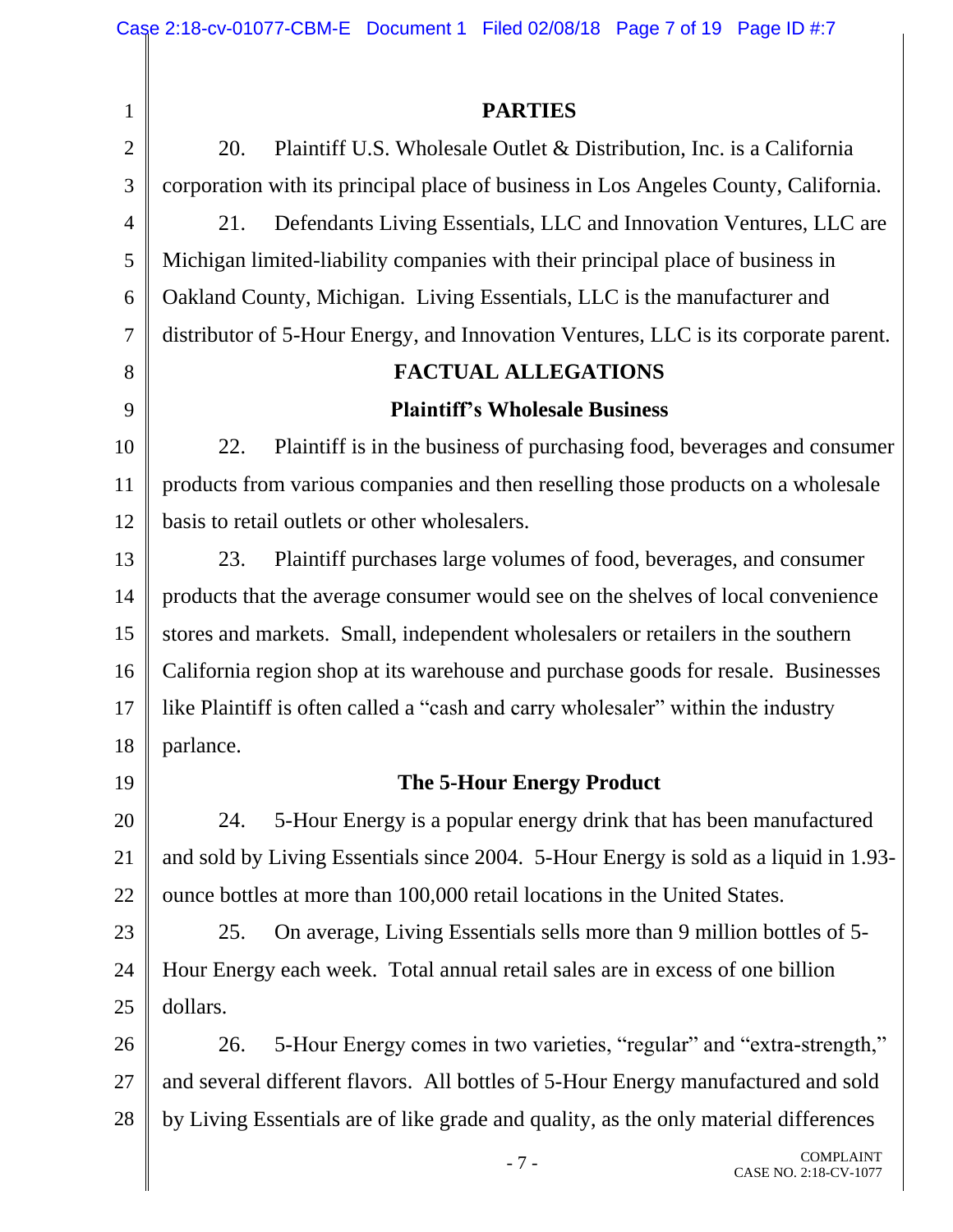1 2 3 between them are the type of artificial flavoring used per type of bottle (e.g., "berry flavored, "orange flavored," etc.) and the amount of caffeine in each type of bottle (differentiating extra-strength and regular).

4 5 6 27. Living Essentials manufactures all bottles of 5-Hour Energy in Wabash, Indiana, and then sells and distributes them around the country, including California.

7 8

9

28. In selling 5-Hour Energy to all of its customers, including Plaintiff and Costco, the specific *unit* of sale by which Living Essentials sells 5-Hour Energy to both Plaintiff and Costco is the individual bottle.

10 11 12 29. In selling 5-Hour Energy to California-based wholesalers, Living Essentials uses a broker to whom it has granted the exclusive rights to negotiate sales of 5-Hour Energy on its behalf.

13 14 15 30. The broker that was granted the exclusive right to negotiate sales of 5- Hour Energy to Plaintiff and other family-owned wholesalers is a California-based company called Paramount Sales Group ("Paramount").

16 17 18 19 20 21 22 23 31. Paramount acts strictly as a broker for such sales. It does not buy 5- Hour Energy from Defendants and then re-sell it to Plaintiff. Nor does it ever take possession of the 5-Hour Energy that Plaintiff purchases from Living Essentials, nor does it determine the price that different customers must pay to Living Essentials. Instead, all sales of 5-Hour Energy brokered by Paramount must be approved by Living Essentials. Furthermore, all pricing of 5-Hour Energy, including discounts, is set by Living Essentials, and Paramount has no say in the matter.

24 25 26 27 32. The invoices that Plaintiff receives for sales of 5-Hour Energy are issued directly by Living Essentials, and payments are made directly to Living Essentials. Paramount does nothing more than act as the point of contact for commercial purchasers of 5-Hour Energy in California.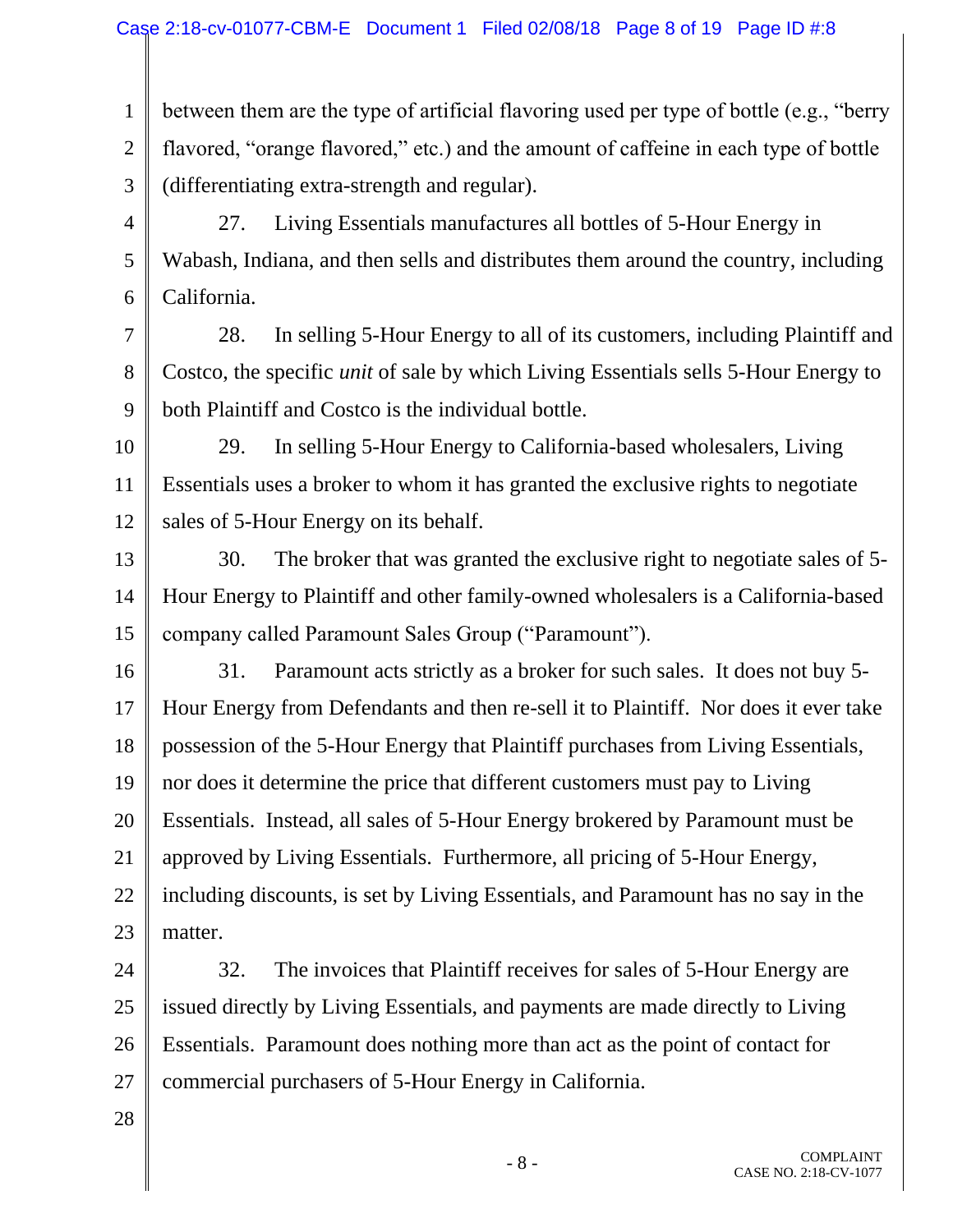33. Living Essentials' sales to Costco are brokered through a similar arrangement with a company called Level One Marketing.

3 4

5

6

7

8

9

10

11

12

13

14

15

16

17

18

19

20

21

22

23

24

25

26

27

28

1

2

## **Living Essentials Has Discriminated Against Plaintiff and in Favor of Costco for Many Years**

34. Paramount represented to its wholesaler customers that Living Essentials employs flat pricing for 5-Hour Energy, and that they were receiving the best possible price. Neither Paramount nor any other representative of Living Essentials ever disclosed to Plaintiff (nor to any of Paramount's other customers) that Costco received a more favorable price. To the contrary, Costco's favored prices were treated by Living Essentials as a closely guarded secret, to the extent that not even Living Essentials executives with responsibility for overseeing 5-Hour Energy sales to wholesalers in California were privy to those prices.

35. The price discrimination against Plaintiff and in favor of Costco begins with the "list price" it received. Over the relevant time period, the list price to Plaintiff has been \$1.45 and \$1.60 per bottle for regular and extra-strength respectively, while the list price to Costco was \$.10 lower per bottle, or \$1.35/\$1.50.

36. Plaintiff and other California wholesalers like it (whom Living Essentials internally classified as "C-Store Wholesales," i.e., convenience-store wholesalers) could also receive a \$.07/bottle "everyday discount." Thus, the average price paid by Plaintiff was \$1.38 per bottle for regular strength and \$1.53 per bottle for extra-strength, or 3 cents per bottle higher than the list price to Costco. From the onset, Costco received a material competitive advantage from having a 2% price difference.

37. Costco, in addition, received a great variety of discounts, rebates, and promotional payments, on top of its existing \$.10/bottle list price advantage, as confirmed by numerous, internal Living Essentials pricing documents. Those discounts ranged from a discount for placing orders electronically, to frequent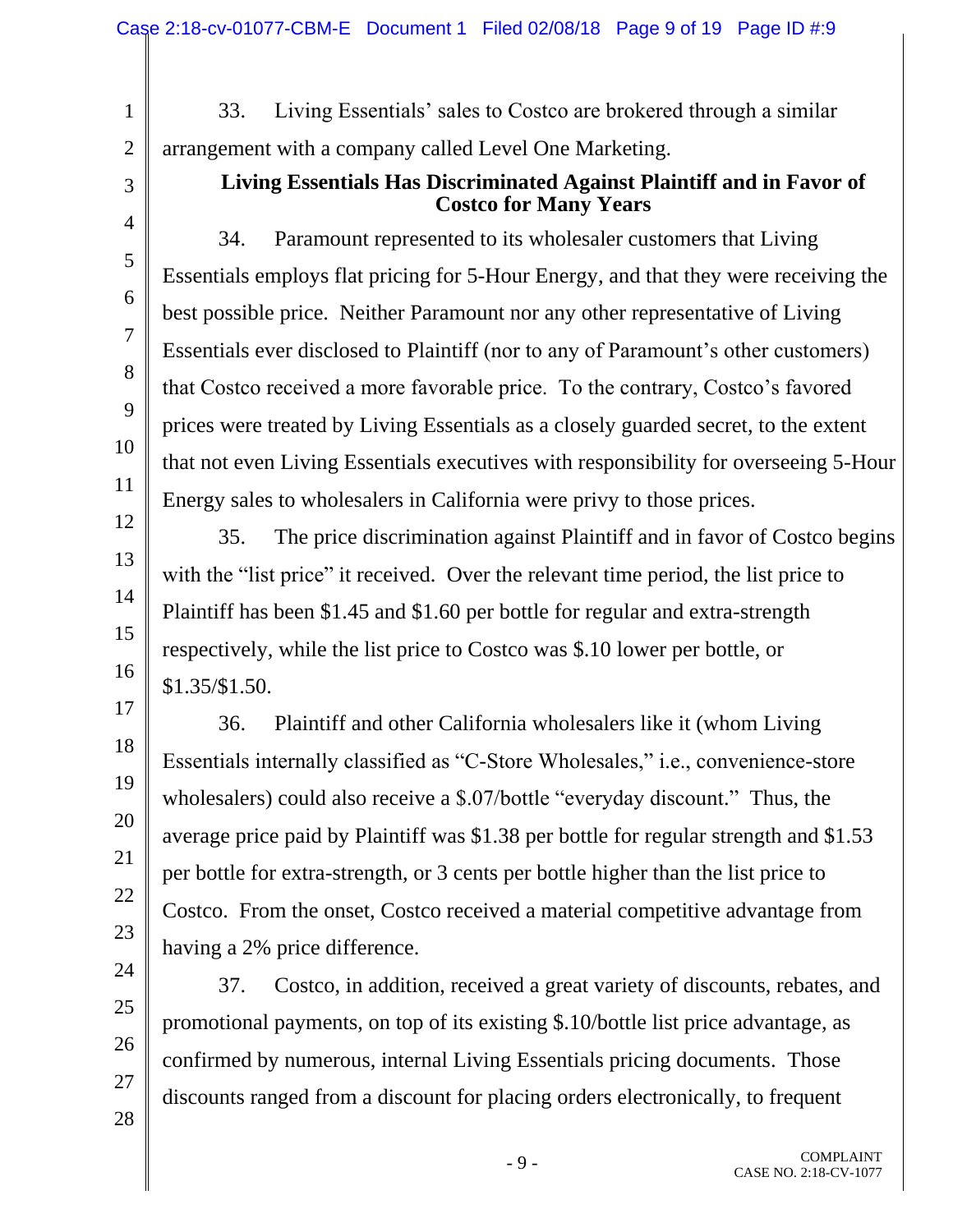1 2 3 4 5 6 7 rebate offers by which Costco would be paid between \$3.60-\$7.20 for each box of 5-Hour Energy it sold, to a fixed "spoilage allowance" (regardless of any actual spoilage losses), to product-placement payments for prominent display of 5-Hour Energy in Costco stores, to payments given to subsidize Costco's advertising. None of these other discounts, rebates, or promotions were made available to Plaintiff. Indeed, Living Essentials deliberately kept hidden the very existence of these discounts, rebates, and promotions from Plaintiff.

- 8 9 10 11 12 13 38. An example of one such discount was what Living Essentials called a "business scan promotion." Customers buying 5-Hour Energy from Costco would receive an on-the-spot additional discount from Costco, and Living Essentials would then reimburse Costco for that discount. Plaintiff has never even heard of any business scan discounts from Paramount or Living Essentials, and certainly was never offered any equivalent deals from either of them.
- 14 15 16 17 18 19 20 39. Living Essentials kept track of the price discounts it offered to Costco for its own purposes. For example, an internal pricing analysis performed by Living Essentials revealed that Costco paid an average price of \$1.12 per bottle for regular strength 5-Hour Energy, compared to the \$1.38 per bottle paid by Plaintiff. A Living Essentials executive later bemoaned in an e-mail that "If I was an Independent retailer I would buy my 5 Hour Energy at Costco…. They can get at Costco for .27 cent less per bottle!"
- 21 22 23 24 40. As another example, another Living Essentials executive noted to himself in a July 20, 2015 e-mail that Costco was able to buy 5-Hour Energy "at \$1.20 per bottle vs. \$1.38 a bottle" that Living Essentials charged to cash and carry wholesalers for the regular strength flavors.
- 25 26 27 28 41. Yet another example is provided by an April 11, 2016 e-mail sent by one Living Essentials executive to one of the highest-ranking executives in the company. In that communication, Living Essentials noted that Costco was selling 5-Hour Energy to its customers at a price of \$1.16 per bottle of regular strength. In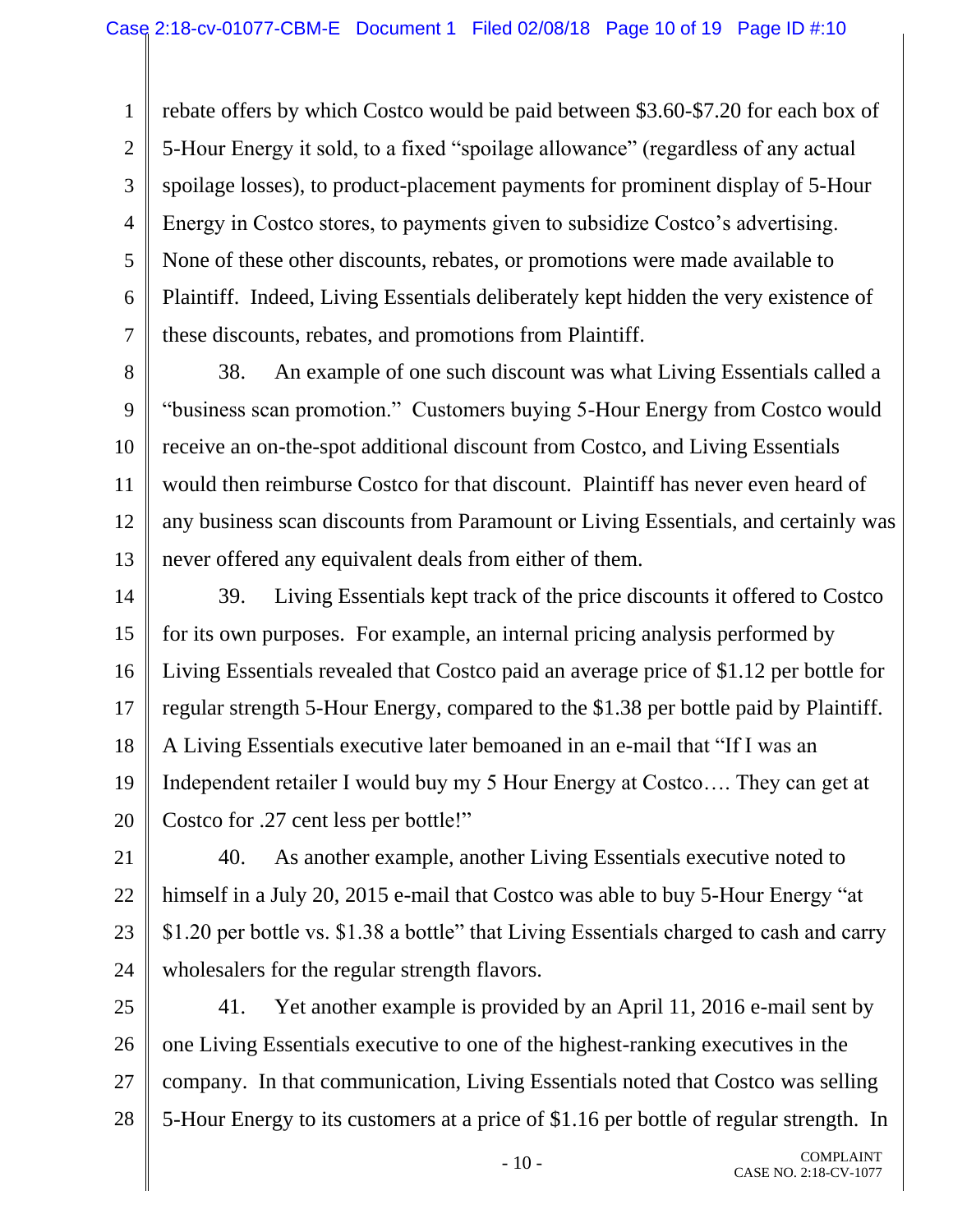1 2 3 other words, Living Essentials' prices to Costco were so low, that Costco was able to sell to its customers at a price that was \$.22 per bottle less than the best price offered by Living Essentials to Plaintiff.

4

5

6

7

8

9

42. The convenience-store wholesale industry is one of thin margins, including for products like 5-Hour Energy. These low margins are the result of the fact that wholesalers' retail-store customers are extremely price sensitive. In the words of Living Essentials' National Account Manager who oversaw the company's sales to Plaintiff, "for a penny [customers] would go somewhere else and buy it if they get a penny cheaper."

10 11 12 13 14 43. Faced with a cost of goods for 5-Hour Energy that was 15-20% higher than that paid by their competitor Costco, as a matter of mathematics Plaintiff has been unable to compete with Costco on price for 5-Hour Energy, and has accordingly lost hundreds of thousands of dollars in sales that it otherwise would have had in the absence of the discrimination.

15 16 17 18 44. Indeed, Plaintiff has had numerous retail-store customers tell its employees that they were buying 5-Hour Energy from Costco instead of from Plaintiff due to the lower prices charged by Costco. Plaintiff could not match such prices, as doing so would require Plaintiff to take a loss on selling 5-Hour Energy.

19 20 21 45. Plaintiff has also observed for itself that its sales of 5-Hour Energy have declined over time, and Living Essentials' internal e-mails have noted that Costco has been selling an increasing volume of 5-Hour Energy every year.

22 23 24 25 46. Plaintiff repeatedly complained to Paramount that Costco somehow managed to sell 5-Hour Energy at prices lower than what Living Essentials charged to Plaintiff. Paramount always told Plaintiff that Living Essentials was already giving them the lowest possible price on the product.

## **LIVING ESSENTIALS RECOGNIZED THE DEGREE OF THE PRICE DISCRIMINATION AND ITS IMPACT ON PLAINTIFF**

26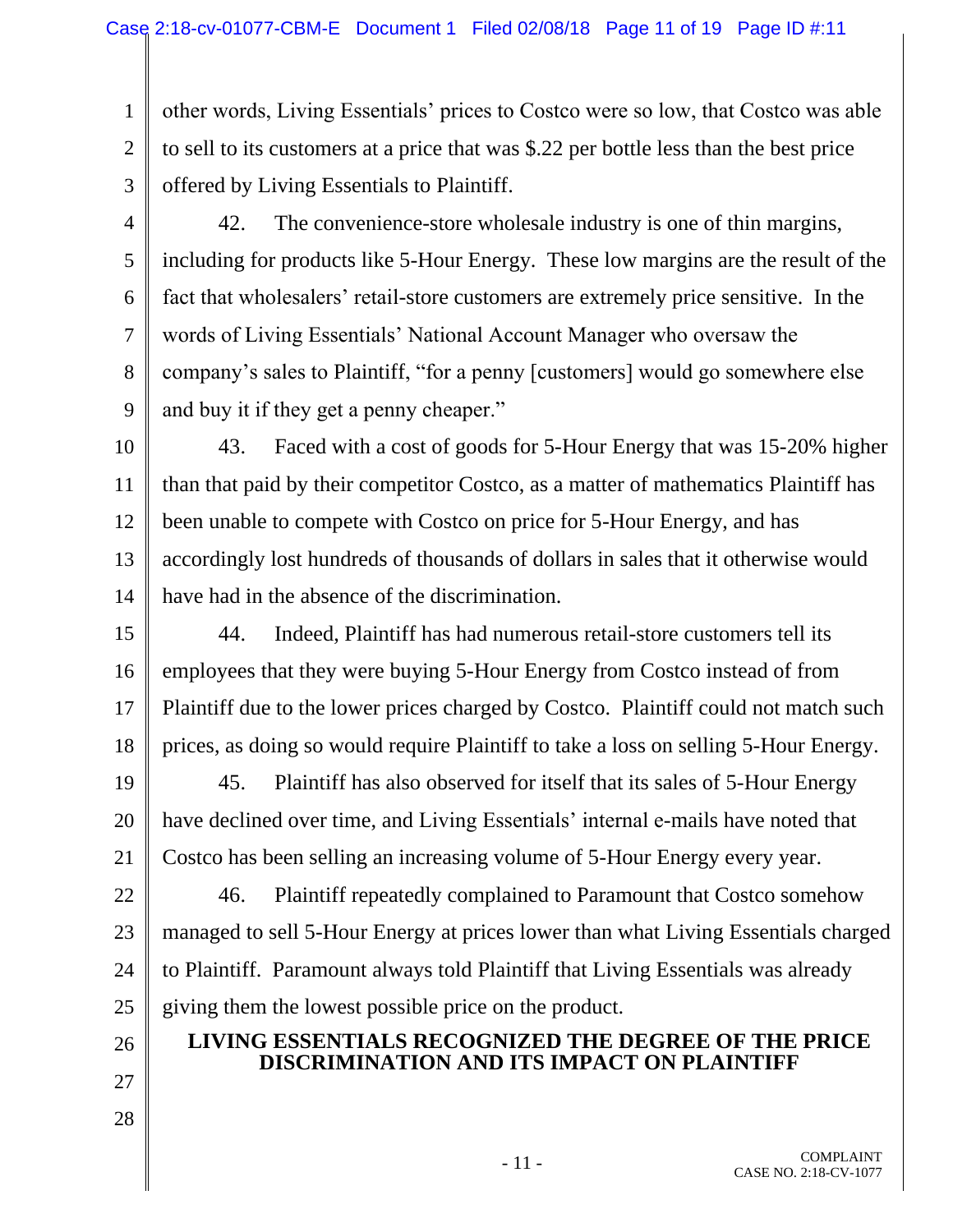1 2 3 4 5 6 7 8 9 10 11 12 47. For years, Living Essentials' employees have internally recognized the degree of price discrimination against Plaintiff and other cash and carry wholesalers and in favor of Costco, and have also recognized its detrimental impact on Plaintiff and other cash and carry wholesalers. Four individuals were central to these discussions. The first is Kevin Riffle, the President of Paramount, the broker of 5- Hour Energy sales to Plaintiff and the other family-owned wholesalers in California. Mr. Riffle reported to Clark Eaves, the previously mentioned National Account Manager who supervised Paramount, and was responsible for sales of 5- Hour Energy to wholesalers in California. Mr. Eaves reported to Vince Sullivan, Living Essentials' Director of Sales, Convenience Stores West. Mr. Sullivan reported to Steve Ramsey, Living Essentials' Vice President of Sales. Mr. Ramsey reported to Living Essentials' highest-ranking executive, Rise Meguiar.

13 14 15 16 17 48. In the course of those discussions Clark Eaves complained that "Costco Business Center is the only C-Store wholesaler that receives and promotes deals on open stock 5-Hour Energy," and advised Mr. Ramsey, "the [Costco pricing] drives retailers to the [Costco] business centers where they are able to stock up on each of the flavors at a big saves vs what they pay from a wholesaler."

18 19 20 21 22 23 24 25 49. A year later Mr. Eaves informed Living Essentials' Director of Sales Operations: "The wholesalers' customers will not buy from them since they can get it cheaper at Costco." He further explained that the discrimination "really hurts the West," and "in my opinion it doesn't help anyone except Costco." Mr. Eaves discussed this issue thoroughly with Paramount's President, Kevin Riffle, who observed the obvious (and legally required) solution: "I think a solution to this would be to mirror the promotion to wholesalers that are in the same market as the Costco Business Centers."

26 27 50. These executives recognized the discrimination and its impact in dozens of other emails, including the following observations: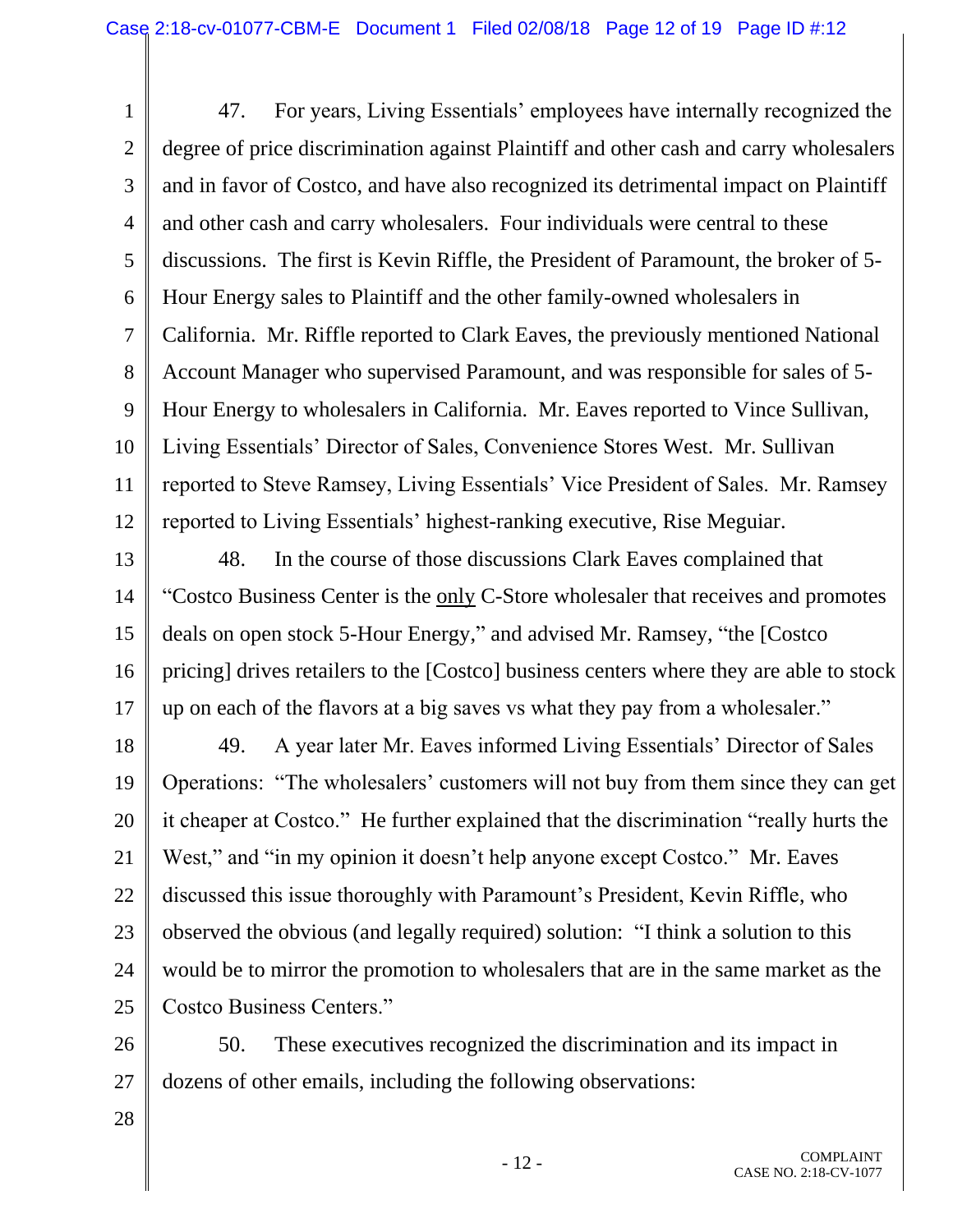| $\mathbf{1}$   | Mr. Riffle: "Clark/Vince, this is getting really bad. We cannot sell 5-             |  |  |
|----------------|-------------------------------------------------------------------------------------|--|--|
| $\overline{2}$ | Hour Energy to our customers with all this deal product out there. This             |  |  |
| 3              | needs to stop, or we need to be able to sell at equal pricing!!!"                   |  |  |
| $\overline{4}$ | Mr. Sullivan: "This is at least the second heavy deal at Costco                     |  |  |
| 5              | Business Centers this year which is having a major negative impact on               |  |  |
| 6              | wholesalers and Distributors out West."                                             |  |  |
| 7              | Mr. Eaves: "Vince, I think this is very obvious as to the cause of the              |  |  |
| 8              | Wholesaler decline Costco."                                                         |  |  |
| 9              | Mr. Eaves: "Steve this really hurts our wholesale business when                     |  |  |
| 10             | Costco sells 5 Hr below our cost."                                                  |  |  |
| 11             | Mr. Eaves: "This [Costco's favoritism] has been going on since I have               |  |  |
| 12             | been with the company."                                                             |  |  |
| 13             | Living Essentials and Paramount further recognized that Plaintiff<br>51.            |  |  |
| 14             | competes directly with Costco for sales of 5-Hour Energy to convenience stores. A   |  |  |
| 15             | major source of competition between Plaintiff and Costco took place with the        |  |  |
| 16             | division of Costco known as Costco Business Centers, of which there are three       |  |  |
| 17             | locations in the Los Angeles Basin (at Commerce, Westminster, and Hawthorne),       |  |  |
| 18             | and one in San Diego. As Costco's legal representative admitted during a            |  |  |
| 19             | deposition, the Costco Business Centers expressly target small mom-and-pop stores   |  |  |
| 20             | as their customer base, the same customer base that Plaintiff targets.              |  |  |
| 21             | In a June 2015 email to Mr. Sullivan and Mr. Eaves, Paramount's<br>52.              |  |  |
| 22             | Director of Sales, Sean Riffle, specifically observed that Plaintiff competes with  |  |  |
| 23             | Costco Business Centers for sales of 5-Hour Energy. In a summary of Paramount's     |  |  |
| 24             | "California Growth Strategy," Mr. Riffle proposed offering more discounts and       |  |  |
| 25             | promotions to Paramount's wholesalers "to get sales moving in the right direction." |  |  |
| 26             | He lamented:                                                                        |  |  |
| 27             | "These customers directly compete with Costco Business Centers                      |  |  |
| 28             | and have seen sales plummet as Costco runs 5-Hour at \$1.31 Reg                     |  |  |
|                | COMPI AINT                                                                          |  |  |

Π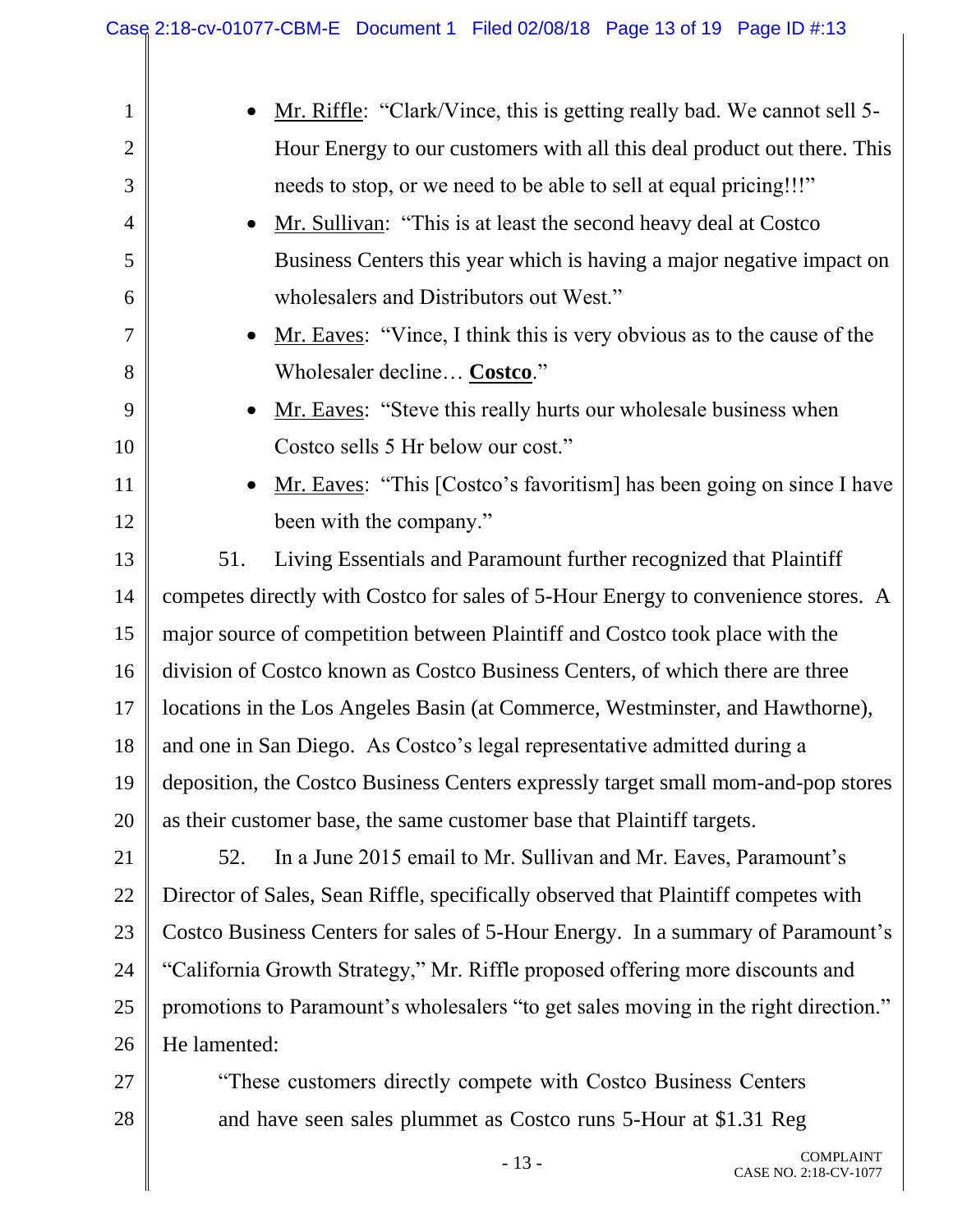1 2

3

Strength and \$1.42 on Extra Strength a few times per year. We are hoping to give these important customers a way to compete with Costco when they are on promotion."

4 5 6 7 8 9 10 11 His email then set forth a chart of the wholesalers he had in mind, including "U.S. Wholesale Outlet, Inc." as one of thirteen such businesses that "directly compete" with the Business Centers. Mr. Riffle's chart predicted that without such intervention, U.S. Wholesale's purchases of 5-Hour Energy would be down over \$268,000 in 2015 compared to 2014. And Mr. Riffle's predictions proved accurate, as U.S. Wholesale's purchases (and resulting sales) of 5-Hour Energy did materially decline from 2015 compared to 2014, just as it had from 2014 compared to 2013.

12 13 14 15 16 17 18 19 20 53. Exactly as internally observed in the foregoing emails, Plaintiff has lost hundreds of thousands of dollars of sales of 5-Hour Energy over the applicable limitations period, and made lower profits on their existing sales, because many of their existing customers switched to purchasing 5-Hour Energy from Costco. The logical necessity of that behavior by retail-store buyers of 5-Hour Energy was contemporaneously documented by Living Essentials. For example, in response to Mr. Eaves' observation that it was "very obvious" that Costco has been "the cause of the Wholesaler decline," Mr. Sullivan responded on May 4, 2016: "You are absolutely right. This is a run away train!!!!!!!!!!!!!!!!!!!!!!!"

# 21 22

## 23 24

25

26

27

28

54. Plaintiff hereby re-incorporates and re-alleges all the preceding paragraphs as if fully set forth herein.

**FIRST CLAIM FOR RELIEF (Robinson-Patman Act, 15 U.S.C § 13(a))**

55. Living Essentials engaged in price discrimination against Plaintiff by selling 5-Hour Energy to favored purchasers such as Costco Wholesale Corporation at both list and net prices that are far lower than the list and net prices that Living Essentials charged to Plaintiff. The various discounts and rebates that were offered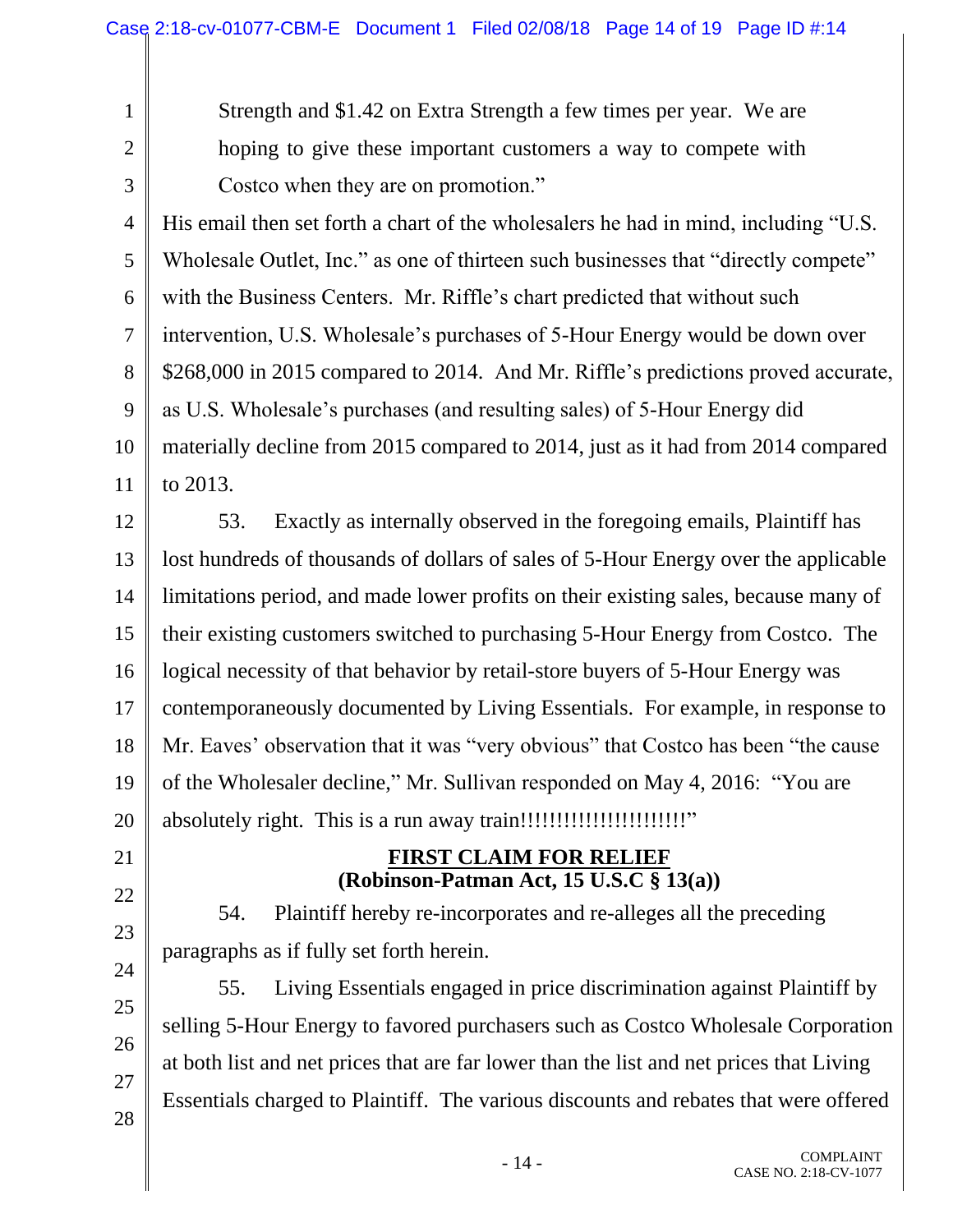1 2 3 4 to Costco were not offered nor otherwise available to Plaintiff. Living Essentials further engaged in indirect price discrimination by making monetary promotional payments to Costco in conjunction with Costco's sale of 5-Hour Energy, which promotional payments were never offered to Plaintiff.

5

6

7

8

56. Living Essentials' price favoritism to Costco was not justified by any cost savings it realized in conjunction with those sales. To the contrary, Living Essentials' costs in supplying Costco with 5-Hour Energy were equal to or higher than its costs in supplying Plaintiff.

9 10 11 12 57. The effect of Living Essentials' acts of price discrimination has been to substantially harm competition between Costco and others of Living Essentials' favored purchasers on the one hand, and Plaintiff and other cash and carry wholesalers on the other.

13 14 15 16 17 18 19 20 58. This price discrimination has in turn caused economic harm to the retail stores who purchased 5-Hour Energy from Plaintiff, because those stores paid (and continue to pay) more for that product than they would if Living Essentials did not discriminate against Plaintiff. Indeed, had Living Essentials' followed Paramount's August 2015 plea to Mr. Eaves and Mr. Sullivan that "we need to be able to sell at equal pricing!!!," or Mr. Eaves' plea to Mr. Sullivan that "[w]e need to be on an equal playing field," those retail stores would have realized cost savings of roughly \$.20 per bottle on their purchases from Plaintiff.

21 22 23 24 59. In turn, Living Essentials' price discrimination harmed end-consumers in California, who paid (and continue to pay) more for 5-Hour Energy (at least on the purchases they make from non-Costco supplied retail stores) than they would pay if Living Essentials complied with the law.

25 26 27 60. Plaintiff has been damaged by Living Essentials' discrimination through losing retail-store customers to Costco, by its inability to attract new customers through price-competition with Costco, by making lower profits on its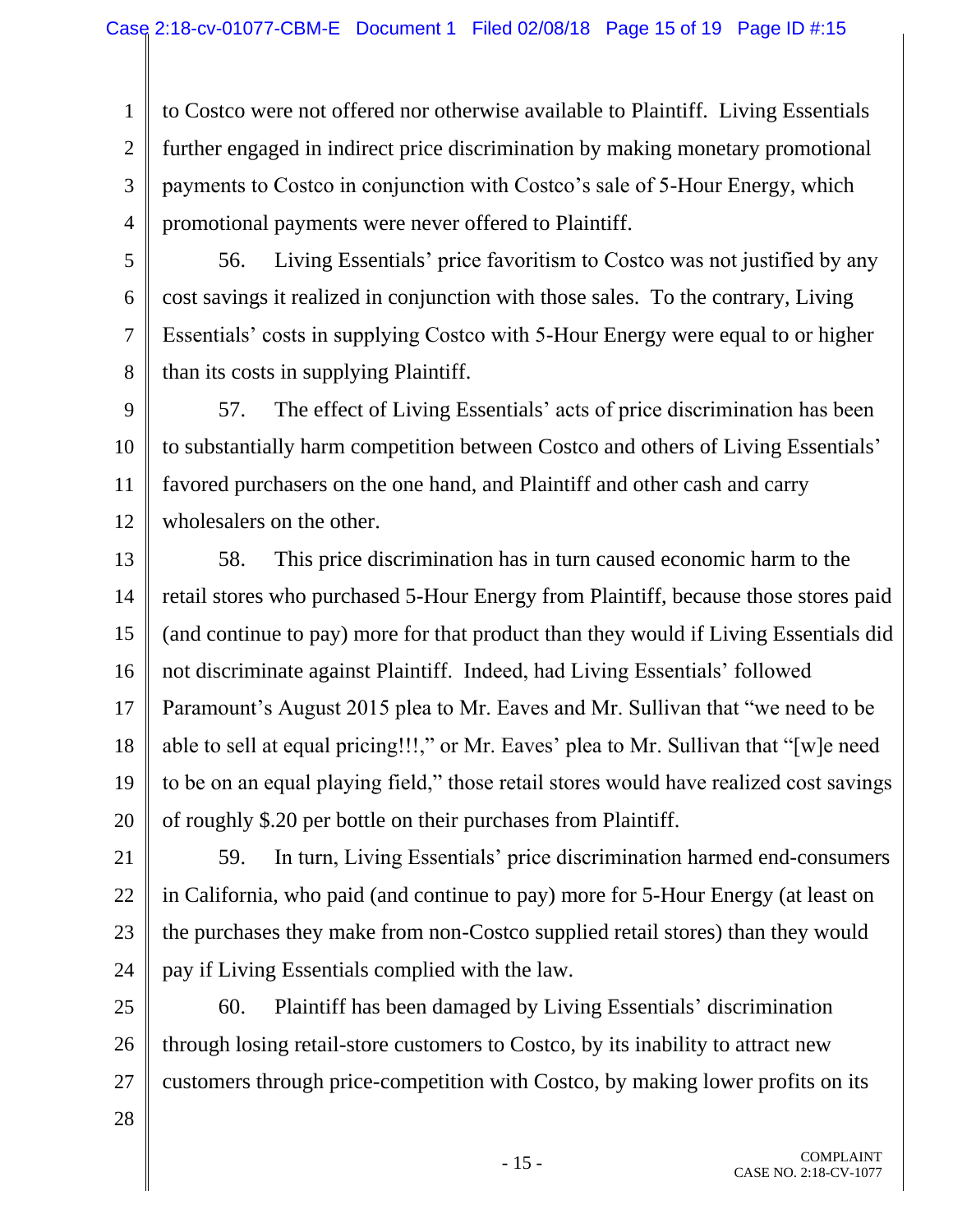1 2 existing sales, and by selling lower volumes of 5-Hour Energy than it would sell in the absence of the discrimination.

8

9

10

11

12

13

14

15

16

**SECOND CLAIM FOR RELIEF (Robinson-Patman Act, 15 U.S.C. § 13(d))**

61. Plaintiff hereby re-incorporates and re-alleges all the preceding paragraphs as if fully set forth herein.

62. Living Essentials provided promotional payments and/or services to Costco Wholesale Corporation that it never offered to Plaintiff, let alone on the "proportionally equal terms" required by section  $2(d)$  of the RPA. Those promotional payments and services were given to Costco in conjunction with, inter alia, favorable product placement on aisle "end caps," product placement near a store's entryway, and payments to subsidize Costco's advertising of 5-Hour Energy.

63. Plaintiff has been and continues to be harmed by these discriminatory promotional allowances and payments, both insofar as those promotions allowed Costco to attract additional sales, and insofar as those payments amounted to an indirect subsidy of the net price Costco paid for 5-Hour Energy.

- 17
- 18

### **THIRD CLAIM FOR RELIEF (California Unfair Practices Act, Cal. Bus. & Prof. Code § 17045)**

19 20 64. Plaintiff hereby re-incorporates and re-alleges all the preceding paragraphs as if fully set forth herein.

21 22 23 24 25 65. The discounts, rebates, and other promotional allowances offered by Living Essentials to Costco were secret and undisclosed to Plaintiff. That is, as alleged above, Plaintiff has been continuously told by Living Essentials' broker that 5-Hour Energy is sold at a flat price, and that Plaintiff was getting the best possible price.

26 27 66. The effect of such price discrimination has been to substantially harm competition among Living Essentials' favored purchasers/wholesalers such as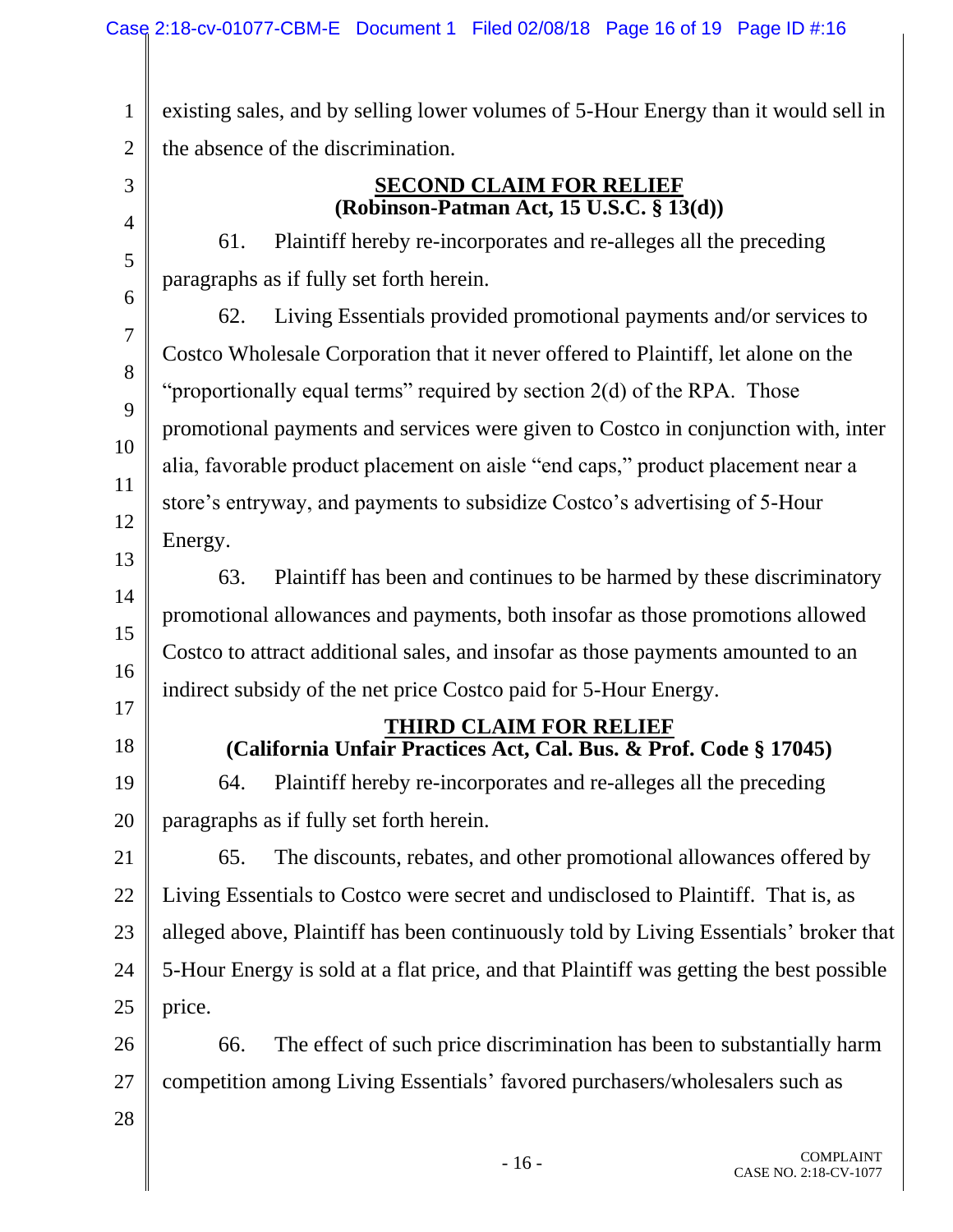1 2 Costco, and Plaintiff, who directly competes with Costco for sales of 5-Hour Energy to retail stores in California.

3 4 5 6 7 8 67. This price discrimination has in turn caused economic harm to retail stores in California who purchased 5-Hour Energy from Plaintiff, and thus have paid, and continue to pay, more for 5-Hour Energy than they would pay had Living Essentials complied with the law. Thereby, consumers purchasing 5-Hour Energy from those stores are similarly paying higher prices than they would pay if Living Essentials had offered the same pricing to Plaintiff.

9 10 11 12 68. Plaintiff has been damaged by Living Essentials' actions, by having their customers purchase 5-Hour Energy from Living Essentials' favored purchasers/wholesalers instead, and/or by enjoying lower profits on their existing sales of 5-Hour Energy.

#### **FOURTH CLAIM FOR RELIEF (California Unfair Competition Law, Cal. Bus. & Prof. Code § 17200)**

69. Plaintiff hereby re-incorporates and re-alleges all the preceding paragraphs as if fully set forth herein.

16 18 19 20 70. Living Essentials' actions are in violation of the federal Robinson-Patman Act and the California Unfair Practices Act and therefore constitute unlawful and unfair conduct within the meaning of California's unfair competition law.

71. Plaintiff are entitled to restitution and injunctive relief under California's unfair competition law.

## **PRAYER**

**WHEREFORE**, Plaintiff U.S. Wholesale Outlet & Distribution, Inc. and prays for judgment as follows:

- 1. For judgment against Defendants Living Essentials, LLC and Innovation Ventures, LLC;
- 27 28 2. For compensatory and treble damages;

13

14

15

17

21

22

23

24

25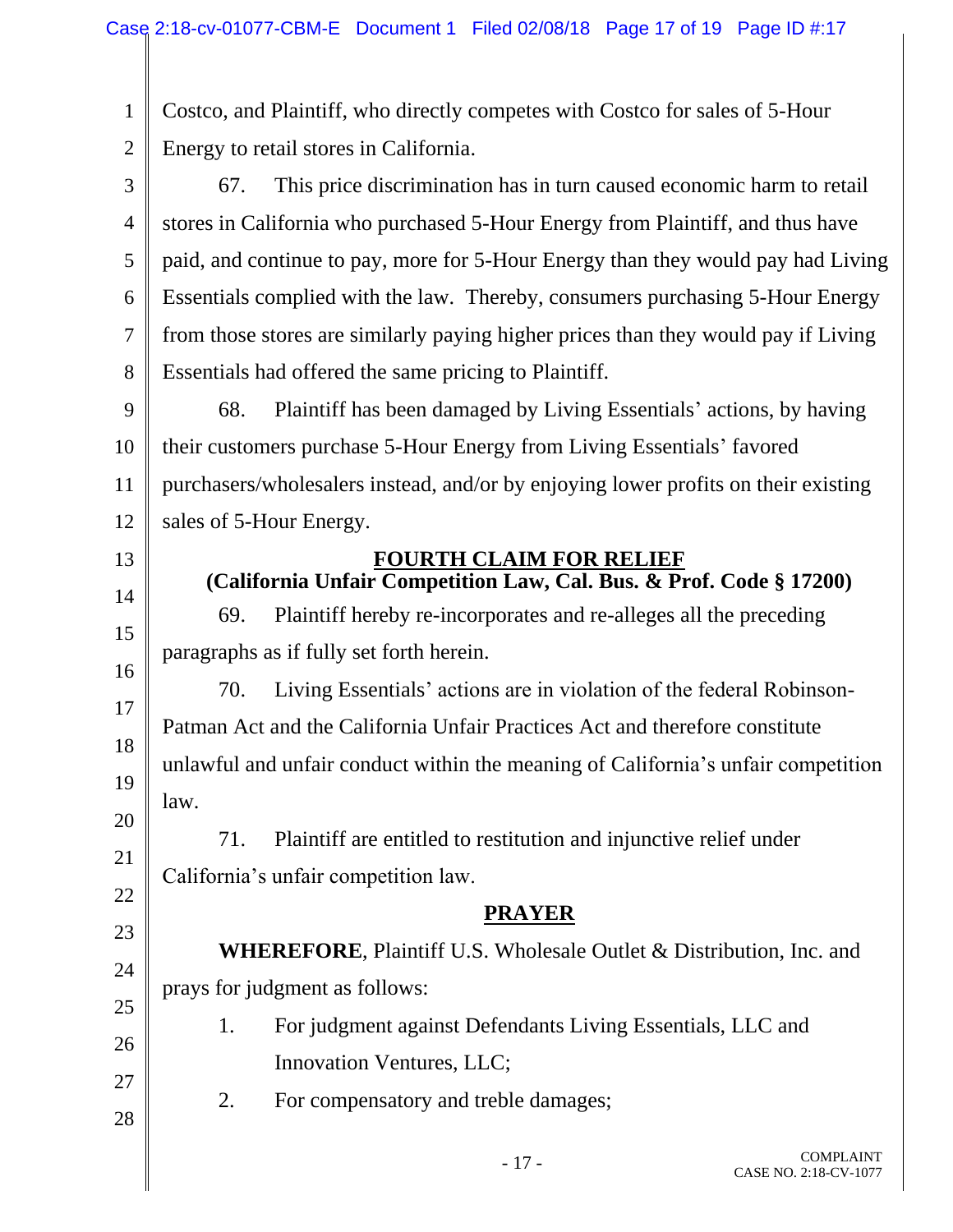|                |    |                         |                               |        | Case 2:18-cv-01077-CBM-E Document 1 Filed 02/08/18 Page 18 of 19 Page ID #:18       |  |
|----------------|----|-------------------------|-------------------------------|--------|-------------------------------------------------------------------------------------|--|
|                |    |                         |                               |        |                                                                                     |  |
| $\mathbf{1}$   | 3. |                         | For restitution to Plaintiff; |        |                                                                                     |  |
| $\overline{2}$ | 4. |                         |                               |        | For preliminary and permanent injunctive relief;                                    |  |
| 3              | 5. | For attorneys' fees;    |                               |        |                                                                                     |  |
| $\overline{4}$ | 6. | For costs; and          |                               |        |                                                                                     |  |
| 5              | 7. |                         |                               |        | For such other and further relief as the Court deems just and proper.               |  |
| 6              |    |                         |                               |        |                                                                                     |  |
| 7              |    | Dated: February 8, 2018 |                               |        | GAW   POE LLP                                                                       |  |
| 8              |    |                         |                               |        |                                                                                     |  |
| 9              |    |                         |                               | By:    | /MM<br>//                                                                           |  |
| 10             |    |                         |                               |        | <b>Mark Poe</b><br>Attorneys for Plaintiff U.S.<br>Wholesale Outlet & Distribution, |  |
| 11             |    |                         |                               |        | Inc.                                                                                |  |
| 12             |    |                         |                               |        |                                                                                     |  |
| 13             |    |                         |                               |        |                                                                                     |  |
| 14             |    |                         |                               |        |                                                                                     |  |
| 15             |    |                         |                               |        |                                                                                     |  |
| 16             |    |                         |                               |        |                                                                                     |  |
| 17             |    |                         |                               |        |                                                                                     |  |
| 18             |    |                         |                               |        |                                                                                     |  |
| 19             |    |                         |                               |        |                                                                                     |  |
| 20             |    |                         |                               |        |                                                                                     |  |
| 21             |    |                         |                               |        |                                                                                     |  |
| $22\,$         |    |                         |                               |        |                                                                                     |  |
| 23             |    |                         |                               |        |                                                                                     |  |
| 24             |    |                         |                               |        |                                                                                     |  |
| 25             |    |                         |                               |        |                                                                                     |  |
| 26             |    |                         |                               |        |                                                                                     |  |
| $27\,$         |    |                         |                               |        |                                                                                     |  |
| 28             |    |                         |                               |        |                                                                                     |  |
|                |    |                         |                               | $-18-$ | <b>COMPLAINT</b>                                                                    |  |

Π